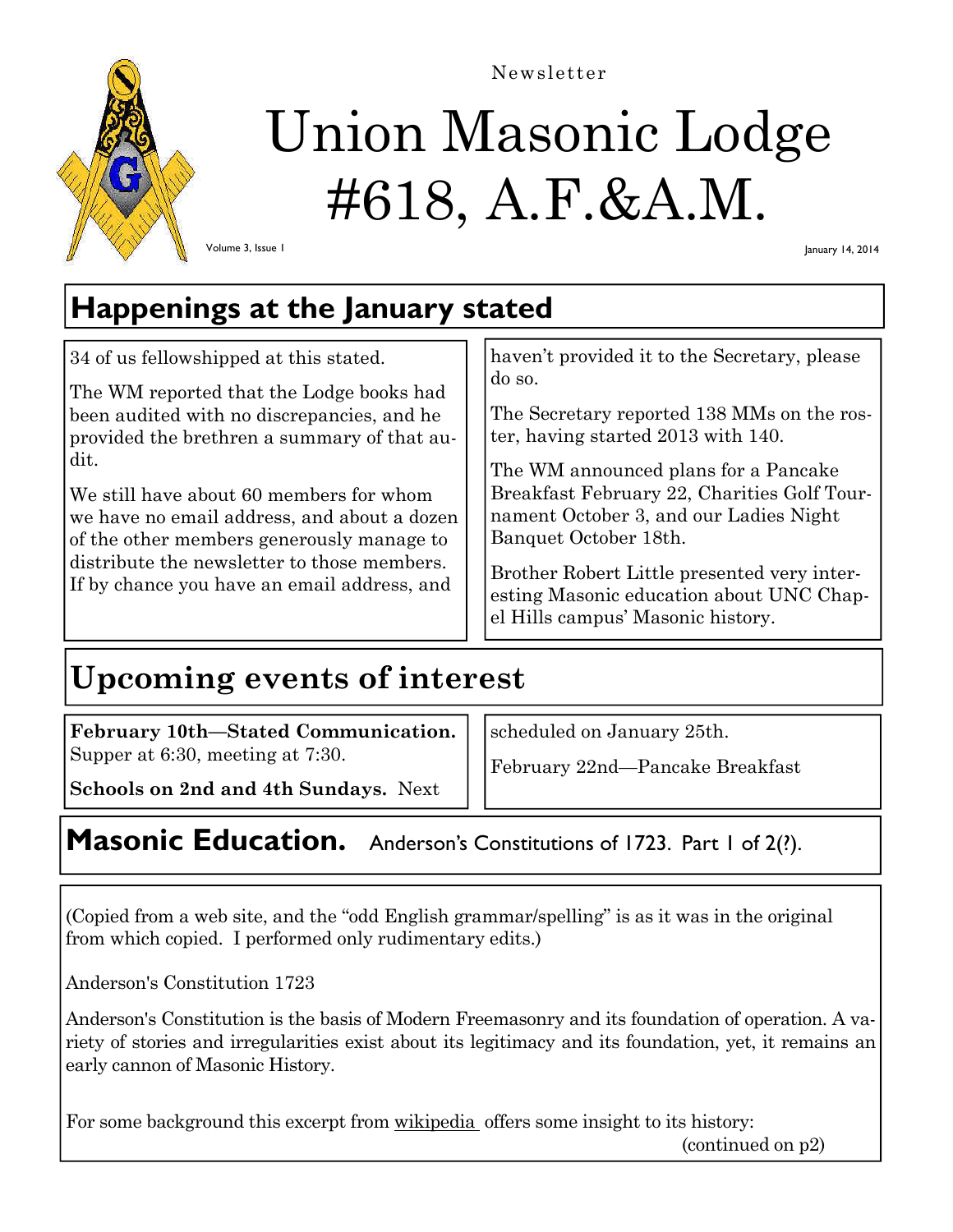## **January Birthdays (by age)**

| <b>AGE / BIRTH DATE REPORT</b><br>(sorted by age on birth date) | 72 01/01/1942 GERALD L. GRESHAM  | 56 01/16/1958 JIMMY W. BROOKS         |
|-----------------------------------------------------------------|----------------------------------|---------------------------------------|
|                                                                 | 70 01/15/1944 ROGER D. RICE      | 53 01/18/1961 JOSEPH A. ABBA-         |
| 194 01/02/1920 JAMES B. ROBERTS<br>l JR.                        | 68 01/19/1946 JACKIE H. HARTSELL | <b>TIELLO</b>                         |
|                                                                 | 67 01/01/1947 COY D. BLACKMAN    | 47 01/22/1967 MICHAEL W. HATLEY       |
| 78 01/03/1936 CHARLES E. MORRIS<br>l JR.                        | 64 01/03/1950 KENNETH W. FLOYD   | 40 01/18/1974 BILLY D. MCKENZIE<br>JR |
| [76 01/09/1938 JAMES F. MORGAN                                  | 61 01/19/1953 SAMUEL B. KEENEY   |                                       |

# **February Birthdays (by age)**

| <b>AGE / BIRTH DATE REPORT</b><br>(sorted by age on birth date)<br>82 02/12/1932 ROBERT J.<br>MCEACHERN JR<br>72 02/14/1942 LARRY W. ROB-<br><b>BINS</b> | <b>LCOCK</b><br>64 02/27/1950 WILLIAM O. DENNIS<br>61 02/17/1953 WILLIAM M. WIDEN-<br>HOUSE III<br>  60 02/27/1954 DOUGLAS E. MARTIN | 52 02/24/1962 ROBERT A. LOVE<br>1 JR<br>27 02/20/1987 ROBERT L. STE-<br><b>GALL</b> |
|----------------------------------------------------------------------------------------------------------------------------------------------------------|--------------------------------------------------------------------------------------------------------------------------------------|-------------------------------------------------------------------------------------|
| 72 02/28/1943 JIMMY L. HATH-                                                                                                                             | 53 02/27/1961 CLYDE D. LOVE                                                                                                          |                                                                                     |

### (continued from p1)

The Constitutions of the Free-Masons was a constitution written for the Premier Grand Lodge of England, to standardize the rituals and practices of Freemasonry among lodges of London and Westminster operating under that Grand Lodge. Obviously, it was not meant to apply to other lodges in other parts of England, Scotland and Ireland. The constitution laid the foundation of the legend of Hiram Abif King Solomon's Master Builder, along with the pyramid style organizational model of Freemasonry. The first and second editions were written by Rev. James Anderson in 1723 and 1738.

Anderson's Constitutions were based on the Old Masonic Manuscripts (also called "Gothic Constitutions") and on the General Regulations which had been compiled first by George Payne in 1720. The full title of the 1723 edition was The Constitutions of the Free-Masons, Containing the History, Charges, Regulations, etc. of that most Ancient and Right Worshipful Fraternity, For the Use of the Lodges.

When in 1738, the Grand Lodge changed its name from Grand Lodge of London and Westminster into the Grand Lodge of England, the Constitution was rewritten by Anderson. The title of the second, rewritten, edition of 1738 was The New Book of Constitutions of the Antient and Honourable Fraternity of Free and Accepted Masons, Containing Their History, Charges, Regulations, etc. Collected and Digested By Order of the Grand Lodge from their old Records, faithful Traditions and Lodge-Books, For the Use of the Lodges.

(continued on p3)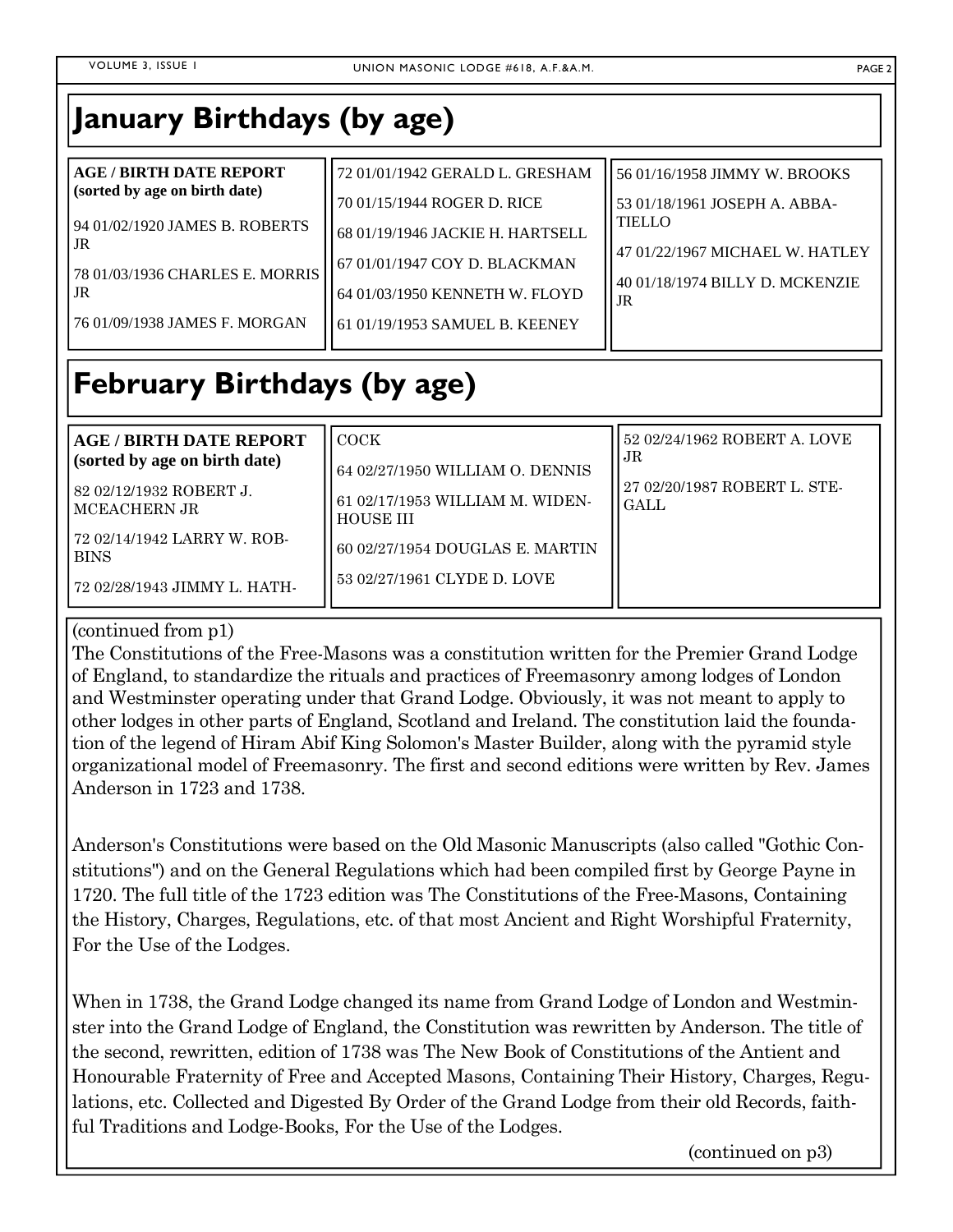#### (continued from p2)

The 1723 edition of the Constitutions was edited and reprinted by Benjamin Franklin in Philadelphia in 1734, becoming the first Masonic book printed in America.

A new edition of the Constitutions was published in 1754, by John Entick. He reverted to the Charges as drawn up in 1723 into which, especially in the first Charge, Anderson had introduced various modifications in the 1738 edition. It is this edition of the Charges which forms the basis of the Ancient Charges to be found today in the Constitutions of the United Grand Lodge of England, with only small verbal modifications, except with regards to the first Charge on God and religion.

### **Anderson's Constitutions of 1723**

Ancient Charges of a FREE MASON The Ancient Records of Lodges beyond the Sea

To Be Read At The Making of New Brethren, or When The Master Shall Order It. THE GENERAL HEADS, viz.:

### **I. Concerning GOD and RELIGION.**

A Mason is oblig'd by his Tenure, to obey the moral law; and if he rightly understands the Art, he will never be a stupid Atheist nor an irreligious Libertine. But though in ancient Times Masons were charg'd in every Country to be of the Religion of that Country or Nation, whatever it was, yet 'tis now thought more expedient only to oblige them to that Religion in which all Men agree, leaving their particular Opinions to themselves; that is, to be good Men and true, or Men of Honour and Honesty, by whatever Denominations or Persuasions they may be distinguish'd; whereby Masonry becomes the Center of Union, and the Means of conciliating true Friendship among Persons that must have remain'd at a perpetual Distance.

### **II. Of the CIVIL MAGISTRATES SUPREME and SUBORDINATE.**

A Mason is a peaceable Subject to the Civil Powers, wherever he resides or works, and is never to be concern'd in Plots and Conspiracies against the Peace and Welfare of the Nation, nor to behave himself undutifully to inferior Magistrates; for as Masonry hath been always injured by War, Bloodshed, and Confusion, so ancient Kings and Princes have been much dispos'd to encourage the Craftsmen, because of their Peaceableness and Loyalty, whereby they practically answer'd the Cavils of their Adversaries, and promoted the Honour of the Fraternity, who ever flourish'd in Time of Peace. So that if a Brother should be a Rebel against the State he is not to be countenanced in his Rebellion, however he may be pitied as any unhappy Man; and, if convicted of no other Crime though the Loyal Brotherhood must and ought to disown his Rebellion, and give no Umbrage or Ground of political Jealousy to the Government for the time being, they cannot expel him from the Lodge, and his Relation to it remains indefeasible.

(To be continued in the February newsletter.)